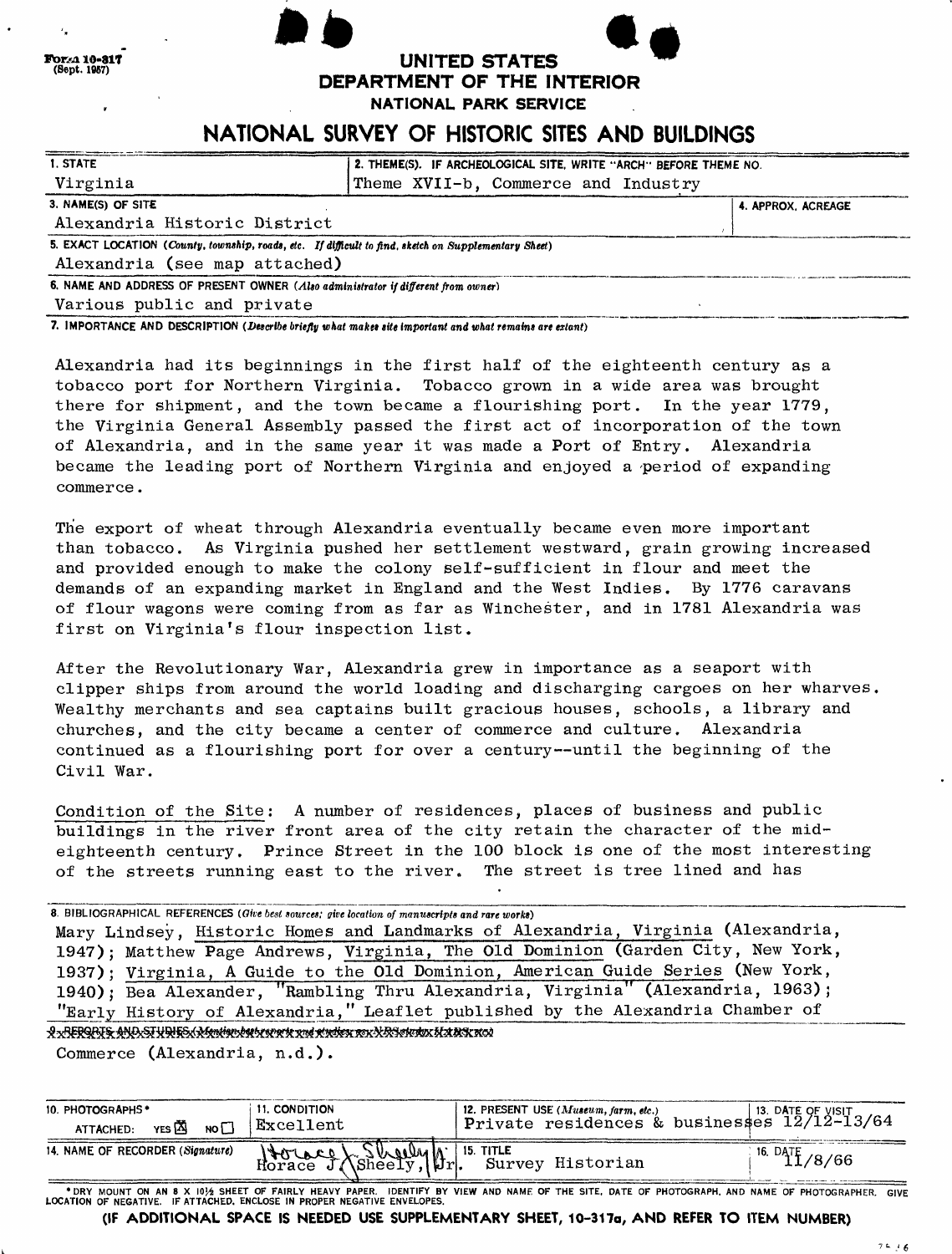### **UNITED STATES DEPARTMENT OF THE INTERIOR NATIONAL PARK SERVICE**

### **NATIONAL SURVEY OF HISTORIC SITES AND BUILDINGS SUPPLEMENTARY SHEET**

This sheet is to be used for giving additional information or comments, for more space for any item on the regular form, and for recording pertinent data from future studies, visitations, etc. Be brief, but use as many Supplement Sheets as necessary. When items are continued they should be listed, if possible, in numerical order of the items. All information given should be headed by the item number, its name, and the word (cont'd), as, 6. Description and Importance (cont'd) . . .

| <b>STATE</b> | NAME(S) OF SITE              |
|--------------|------------------------------|
| Virginia     | Alexandria Historic District |

### 7. Importance and Description (cont'd)

groupings of many-hued old homes. Most of the houses are brick, but there are two quite distinctive clapboard houses. Many of these old row houses were homes of sea captains when Alexandria was a thriving port; thus, it is often called Captain\*s Row. The street has much of the appearance of English and Scottish seaport towns. Cobblestone paving, which tradition says was laid by Hessian prisoners of war, has been left in this final block of Prince Street.

The old port section on the eastern end of King Street down to the Potomac River strongly suggests Alexandria's past mercantile interests. Chequire House at 202 King Street and Gilpin House, 208 King Street, are typical 18th century merchant's houses where shops were located on the ground floor and living quarters were above. Bernard Chequire came from France and built his place in 1797. The lower floor was an office and warehouse while the upper floors were beautifully paneled and furnished family quarters. Colonel George Gilpin came to Alexandria from Maryland before the Revolution to handle the shipping business of the family. The Gilpin House was built in 1798.

John Fitzgerald's warehouses on the southeast corner of King and Union Streets are still in use. There are three early warehouses on the north side of the 100 block of King Street which have been little altered.

The Ramsay House at 221 King Street is the oldest house in Alexandria. It was built by William Ramsay, an influential Scotch' merchant, who took a prominent part in the early period of the town. He was a founder, one of the first Trustees, and the first Mayor of Alexandria in 1749.

The Carlyle Mansion at 121 North Fairfax Street was built in the mid-eighteenth century by John Carlyle of Dumfries, Scotland. Carlyle was one of Alexandria's first Trustees and was in charge of the Commissary and Supplies for General Braddock's expedition in the French and Indian War. John Carlyle was a Scotch merchant and ship owner; the original house and its furnishings are today an unusual example of the home life of a well-to-do merchant of the 18th century,

Gadsby's Tavern at 128 North Royal Street was built at a time when Alexandria was a busy port and a center of social and political prominence. Gadsby's Tavern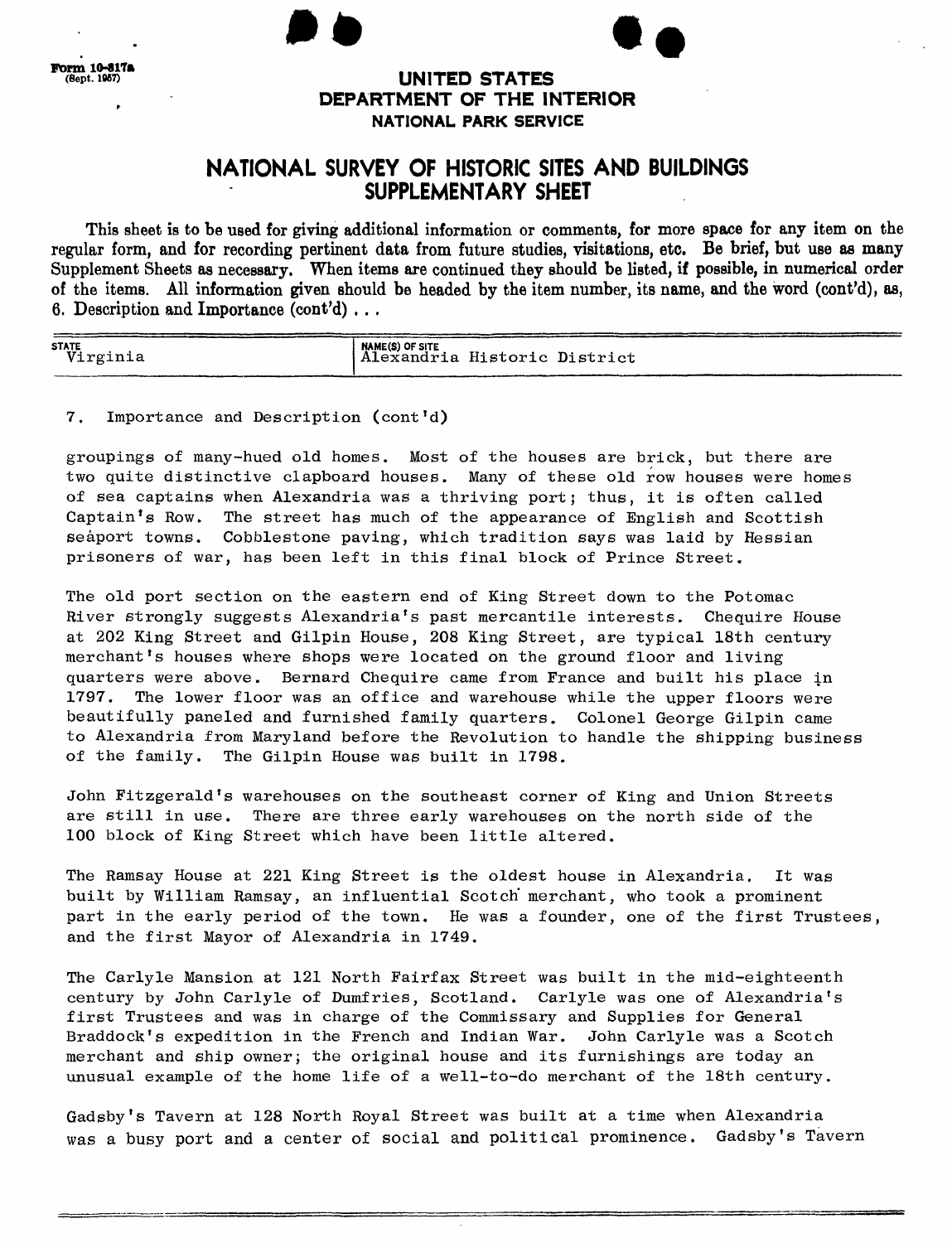### (Sept. 1967) **UNITED STATES DEPARTMENT OF THE INTERIOR NATIONAL PARK SERVICE**

# **NATIONAL SURVEY OF HISTORIC SITES AND BUILDINGS SUPPLEMENTARY SHEET**

This sheet is to be used for giving additional information or comments, for more space for any item on the regular form, and for recording pertinent data from future studies, visitations, etc. Be brief, but use as many Supplement Sheets as necessary. When items are continued they should be listed, if possible, in numerical order of the items. All information given should be headed by the item number, its name, and the word (cont'd), as, 6. Description and Importance (cont'd) . . .

| <b>STATE</b> | <b>NAME(S) OF SITE</b>       |  |
|--------------|------------------------------|--|
| Virginia     | Alexandria Historic District |  |

#### 7. Importance and Description (cont'd)

comprised two adjoining tavern buildings, the first of which was built in 1752. In the larger, three-story addition which was built in 1792, Alexandria architecture reached its highest expression. The two taverns were operated as one under John Gadsby, who spread the fame of its comfort and cooking throughout the country. These taverns played a central role in Virginia life of the 18th century.

Many other early and well-preserved structures can be found in the eastern riverfront section of Alexandria, South Fairfax Street, South Lee Street and the intersecting east-west streets are particularly rich in early structures. The boundaries of the district within which most of the 18th century buildings are contained are outlined on the accompanying map, Alexandria provides a fine example of a colonial seaport town in its architecture and many of the port activities are suggested by surviving structures.